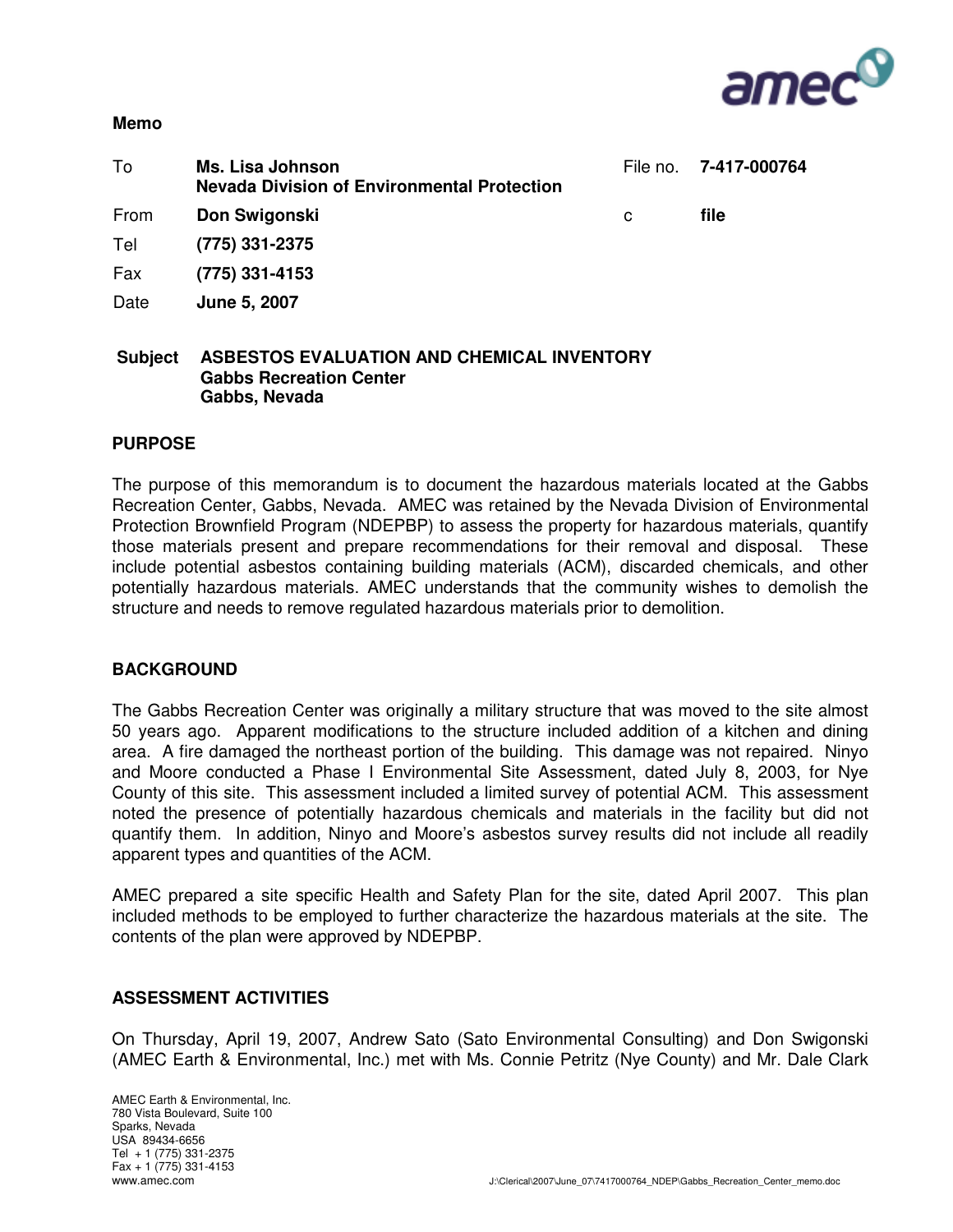

(Gabbs Town Advisory Board) at the Gabbs Recreation Center for a site walkthrough to review the facility and to note any potential hazards or safety concerns that might affect the asbestos survey and hazardous materials inventory.

Once the walkthrough was complete, Mr. Sato collected samples of suspect ACM. AMEC inventoried fluorescent light fixtures, thermostats and chemicals located in and around the facility.

The following items were noted on site.

### **Fluorescent Light Fixtures**

| <b>Kitchen</b>  | One 4-foot-long light<br>One 6-foot-long light      |
|-----------------|-----------------------------------------------------|
| <b>Basement</b> | Two 4-foot-long lights<br>Three 6-foot- long lights |

**Auditorium** Six 4-foot-long lights

The fluorescent lights had two ballasts per fixture. Two accessible ballasts were inspected and contained no labeling that indicated PCBs. Typically, newer PCB free ballasts are so labeled. The ballasts showed signs of leakage. No samples were collected of the ballasts oils. Due to the age of the building and a lack of labeling information, these lights should be assumed to contain PCBs.

## **Thermostats**

Two thermostats were noted, one by the kitchen door and the other in the auditorium. Mr. Clark was not aware of any other thermostats in the facility.

## **Chemicals**

The following chemicals were noted on site.

- **Outside**
	- Tar with some water; one 5-gallon pail.

### • **Basement**

Latex paint, five 1-gallon containers. Two were unopened and full; three were opened and half full of dry paint.

### • **Janitor Supply Room**

- Floor wax, 18.9-liter plastic bag inside a cardboard box
- − Latex paint, one 5-gallon pail unopened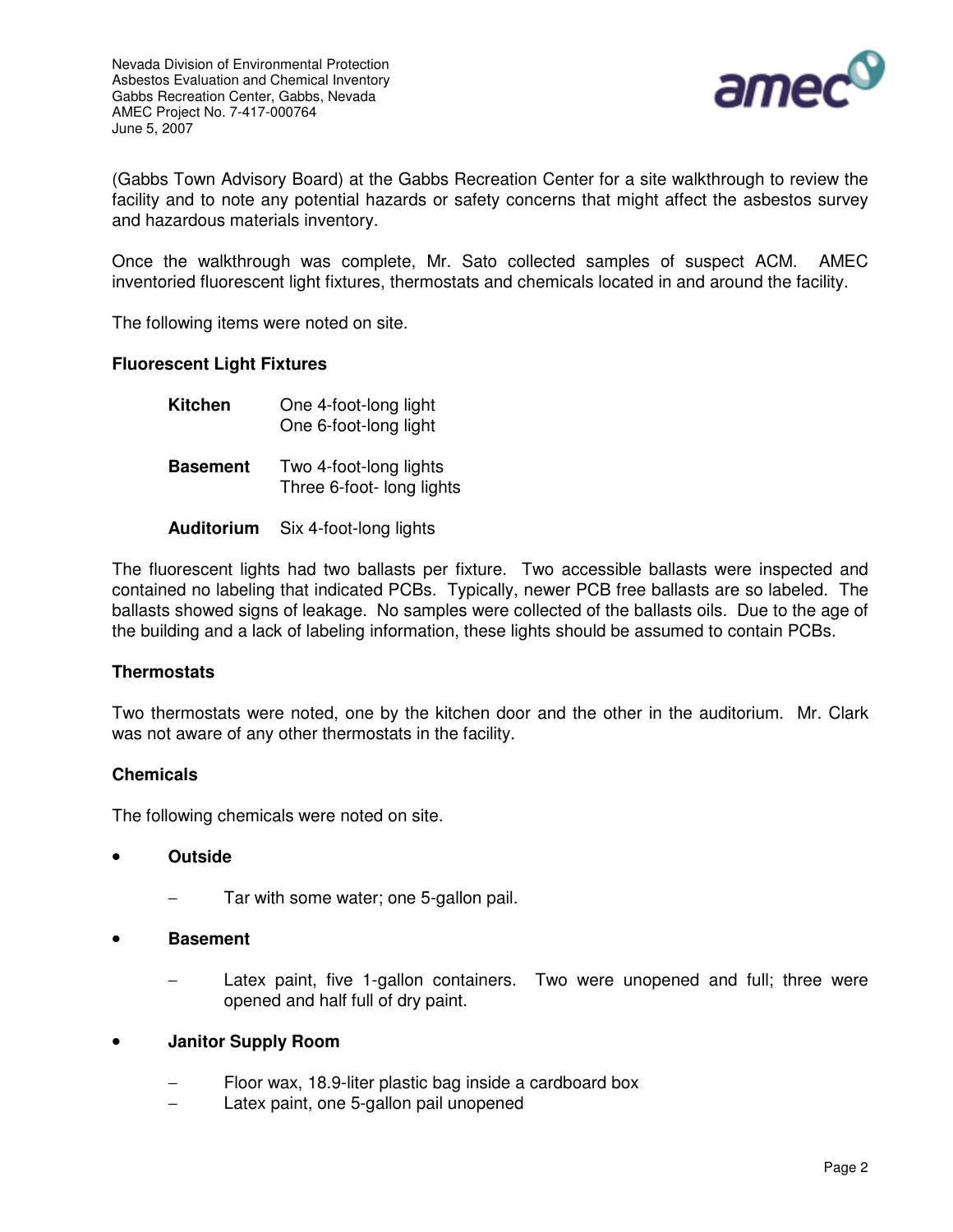Nevada Division of Environmental Protection Asbestos Evaluation and Chemical Inventory Gabbs Recreation Center, Gabbs, Nevada AMEC Project No. 7-417-000764 June 5, 2007



- − Oil, one 5-gallon pail empty
- − Floor stripper, one 5-gallon pail
- − Chlorox, ½-gallon plastic bottle
- − PineOl 6, one 1-gallon metal container
- − Latex paint, eight 1-gallon containers
- − Enamel paint, four 1-gallon containers
- − Stripping compound, one 1-gallon container
- − Ajax/Comet cleaner, three 12-ounce containers
- − Dust mop spray, three 19-ounce aerosol containers
- − Windex, one 16-ounce spray bottle
- − Gym floor finish, two 1-gallon containers
- − "Conqr dust" for mop, one 1-gallon container
- − Gym floor spray finish, one 5-gallon pail
- − SOS "Standard Sanitation System," one 5-gallon pail

It is likely that not all of these are hazardous. However all are prohibited by regulation from disposal at a Class III landfill. The EPA preferred management of these materials is use, re-use, recycling and finally, where the foregoing cannot be implemented, appropriate treatment and disposal.

## **Asbestos Containing Materials**

Findings of the asbestos sampling and analysis conducted by Sato Environmental Consultants, Inc. are attached as a separate report. Sato's findings include the following:

All the asbestos detected in the building was of the chrysotile variety. Asbestos was detected in five materials located in four functional areas. These include:

- 80 square feet of vinyl floor tile in the women's restroom
- 300 square feet of vinyl floor tile and mastic in the kitchen
- 500 square feet of floor tile mastic in the basement west of the kitchen and 80 square feet of joint compound, plaster and skim coat on the beams in the basement area west of the kitchen, and
- 350 square feet of floor tile and sheet flooring in the northeast hall and first floor rooms of the structure.

Only the joint compound, plaster and skim coat are considered friable.

Roofing penetration sealing materials contain between 3 and 10 percent chrysotile. These materials are Category I materials, which if not in poor conditions and not friable, do not have to be removed prior to demolition, except where demolition is by intentional burning. Therefore, the roofing materials were not included in the square footage calculations for abatement for this project.

Joint compound within the wall systems of the building also contains asbestos. This material can also be left in place during demolition. However special consideration of demolition practice should be employed to minimize the potential for asbestos fiber release during this activity as well as during disposal.